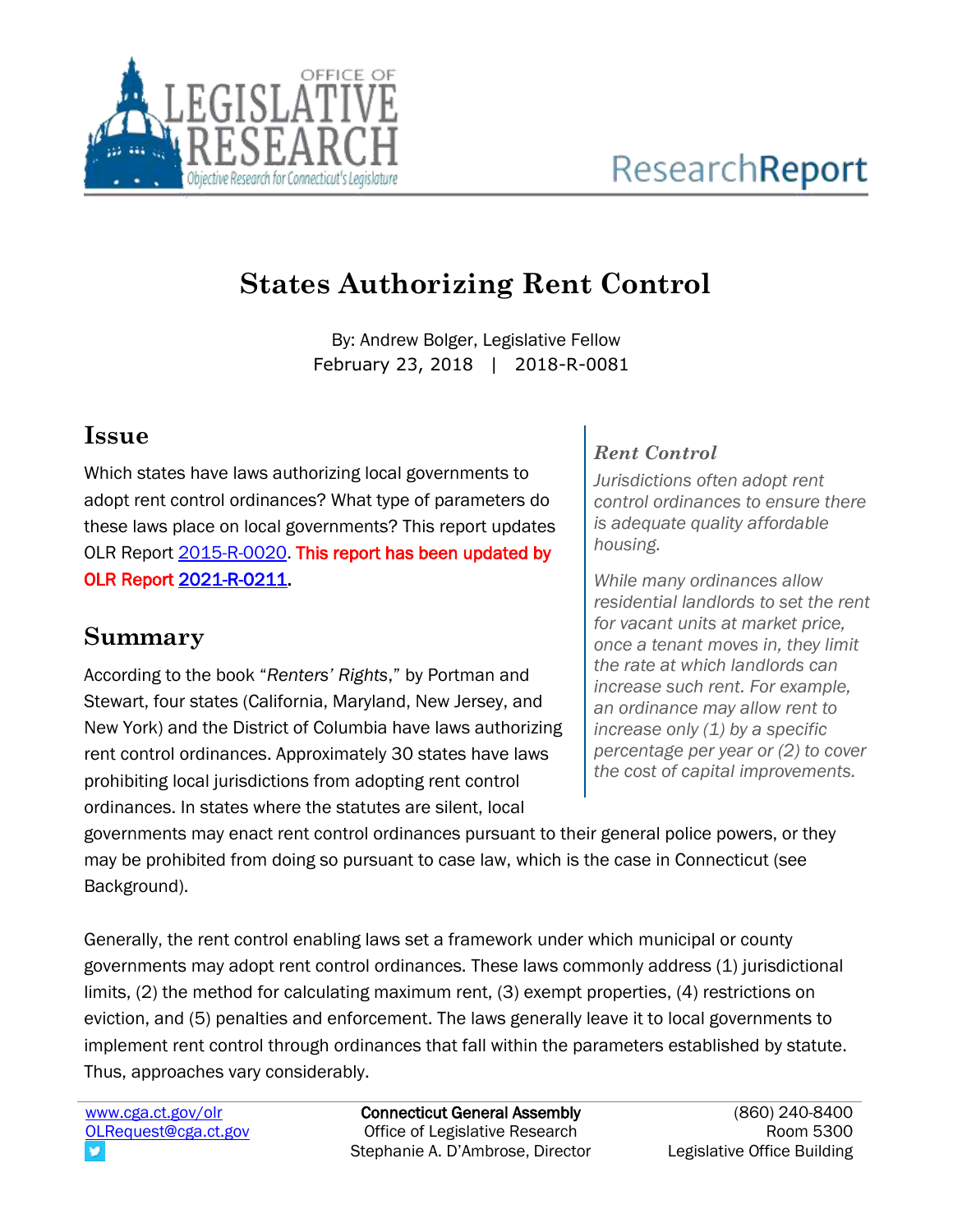# **Rent Control Enabling Laws**

Maryland, New Jersey, New York and the District of Columbia have laws that explicitly authorize rent control. In California, courts have held that rent control is a local police power authorized by the state constitution. (California statutes place limits on municipal authority to control rent.) Generally, state rent control laws have provisions addressing some, or all, of the following aspects of rent control:

- 1. purpose for which rent control may be established (e.g., housing shortage, substandard housing);
- 2. jurisdictions in which rent control is permitted (e.g., in any municipality, only in certain counties);
- 3. exempt property (e.g., new construction, single-family rentals);
- 4. tenant protections (e.g., prohibiting retaliatory evictions, requiring security deposits to be kept in interest-bearing accounts);
- 5. administrative machinery (e.g., public agency that assists municipalities in establishing and enforcing rent control);
- 6. formula for setting maximum rents (e.g., percentage increase tied to average consumer price index, factors for determining landlords' legitimate business expenses); and
- 7. remedies (e.g., penalty for landlords who violate ordinances, protections for landlords in substantial compliance).

The laws in California and New York are comprehensive and establish the most restrictive frameworks for jurisdictions adopting rent control. Their statutes cover most of the abovementioned aspects of rent control and ordinances must fall within those parameters [\(Cal. Const. Art. XI, § 7;](http://leginfo.legislature.ca.gov/faces/codes_displaySection.xhtml?sectionNum=SEC.+7.&lawCode=CONS&article=XI) [NY](https://www.nysenate.gov/legislation/laws/LEH)  [Unconsol. Laws Title 23;](https://www.nysenate.gov/legislation/laws/LEH) and Cal. Civ. Code [§§ 1947.7 to 1947.15,](https://leginfo.legislature.ca.gov/faces/codes_displaySection.xhtml?sectionNum=1947.7.&lawCode=CIV) [§§ 1954.50 to 1954.535\)](https://leginfo.legislature.ca.gov/faces/codes_displaySection.xhtml?sectionNum=1954.50.&lawCode=CIV).

New Jersey's law is less restrictive than California's or New York's. It authorizes municipalities to control rent in substandard apartments and describes, among other things, the (1) types of apartments subject to regulation, as well as those exempt from it; (2) formula for maximum rents; and (3) conditions under which a landlord can evict a tenant or charge rent above the specified limit in a rent-controlled unit (N.J. Stat. Ann. §§ 2A:18-61.31, [2A:42-74 et seq.,](http://lis.njleg.state.nj.us/nxt/gateway.dll?f=templates&fn=default.htm&vid=Publish:10.1048/Enu) 2A:42-84.2, [52:27D-199\)](http://lis.njleg.state.nj.us/nxt/gateway.dll?f=templates&fn=default.htm&vid=Publish:10.1048/Enu).